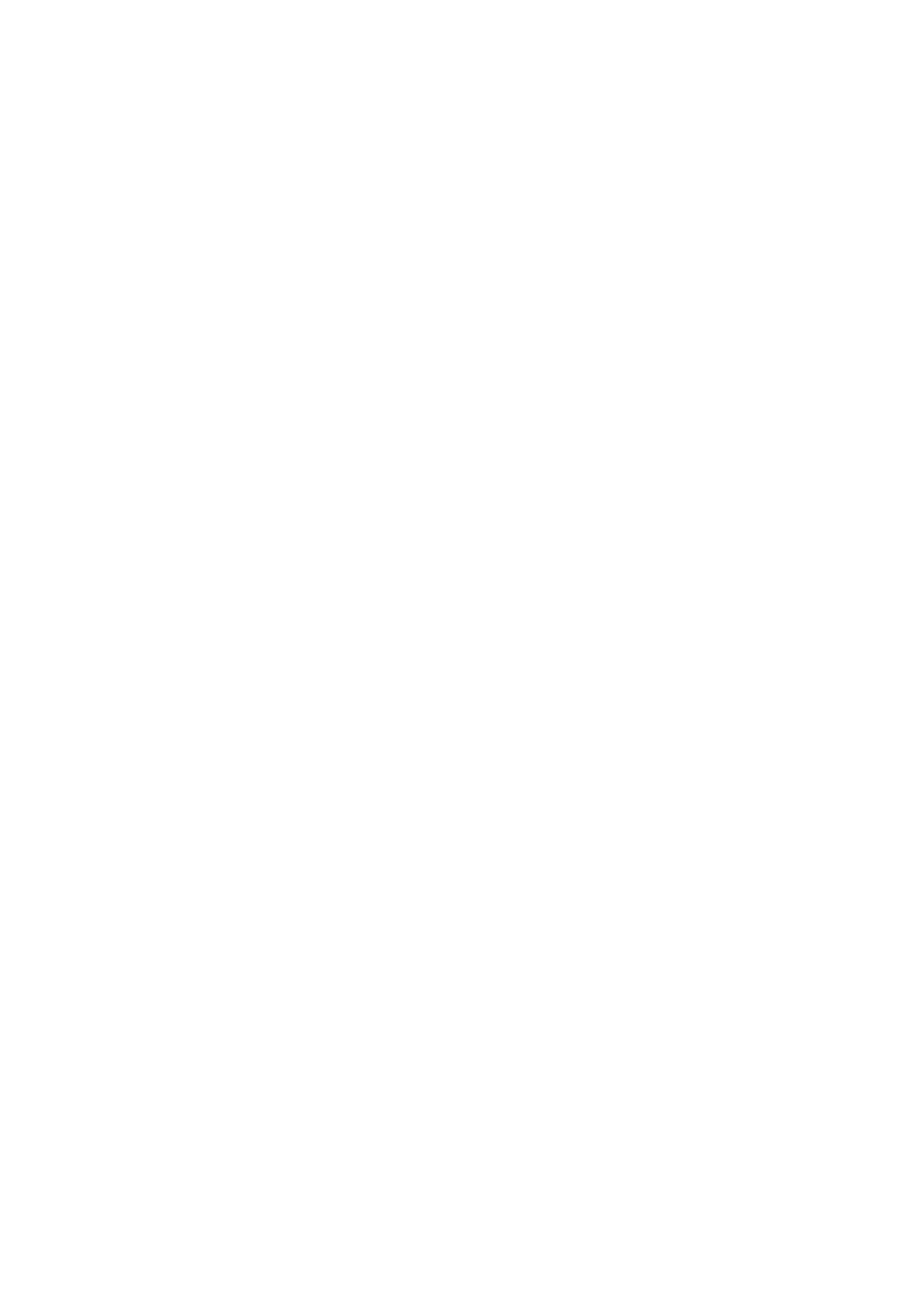

## **DRAFT HEALTH AND SAFETY AT WORK (FREIGHT CONTAINERS SAFETY CONVENTION) (AMENDMENT) (JERSEY) REGULATIONS 201-**

#### **REPORT**

#### **Summary**

To comply with International Treaty obligations, the [Health and Safety at Work](https://www.jerseylaw.je/laws/revised/Pages/05.300.40.aspx)  [\(Freight Containers Safety Convention\) \(Jersey\) Regulations 1994](https://www.jerseylaw.je/laws/revised/Pages/05.300.40.aspx) ("the Regulations") require amendment to reflect changes to the Convention under which the Regulations were originally introduced. These will introduce minor changes relating to the Safety Approval Plate ("SAP") and approval tests set out in the existing Regulations.

#### **Background**

The Regulations were introduced in 1994 in response to the 1972 Convention for Safe Containers ("the Convention") which was ratified by the U.K. Government in 1978. On agreeing to be party to the Convention, Jersey then had a duty to bring in the Regulations.

The Maritime Safety Committee ("MSC"), the highest technical body of the International Maritime Organisation ("IMO"), has subsequently adopted a number of amendments to the 1972 Convention in response to incidents or concerns raised by signatories to the Convention. These introduce physical changes to the SAP and additional safety tests. The amendments have been implemented in the U.K. by way of new consolidated Regulations that came into force on 6th April 2017.

The terms of the Convention mean that the States of Jersey should also give effect to the amendments by updating the Regulations currently in force in the Island. If the Regulations were not updated in line with the Convention, then the States of Jersey would not be fulfilling its International Treaty obligations.

#### **What impact will the revised Regulations have for stakeholders?**

The main groups affected by the proposed changes will be container-owners and operators. Consultation with the industry suggests that there is currently only one container-owner based in Jersey. Although other duty-holders to which the Convention applies operate in the Island, they are based elsewhere and so fall outside the scope of the Jersey Regulations (although would be captured by the legislation enacted under the Convention in their respective jurisdiction).

Consultation with the only local owner and operator potentially impacted by the proposed amendments identified that, although they own an estimated 150 containers, these were manufactured prior to 1st July 2014, so the existing SAPs may be retained. The duty-holder also confirmed that it currently has no containers that have limited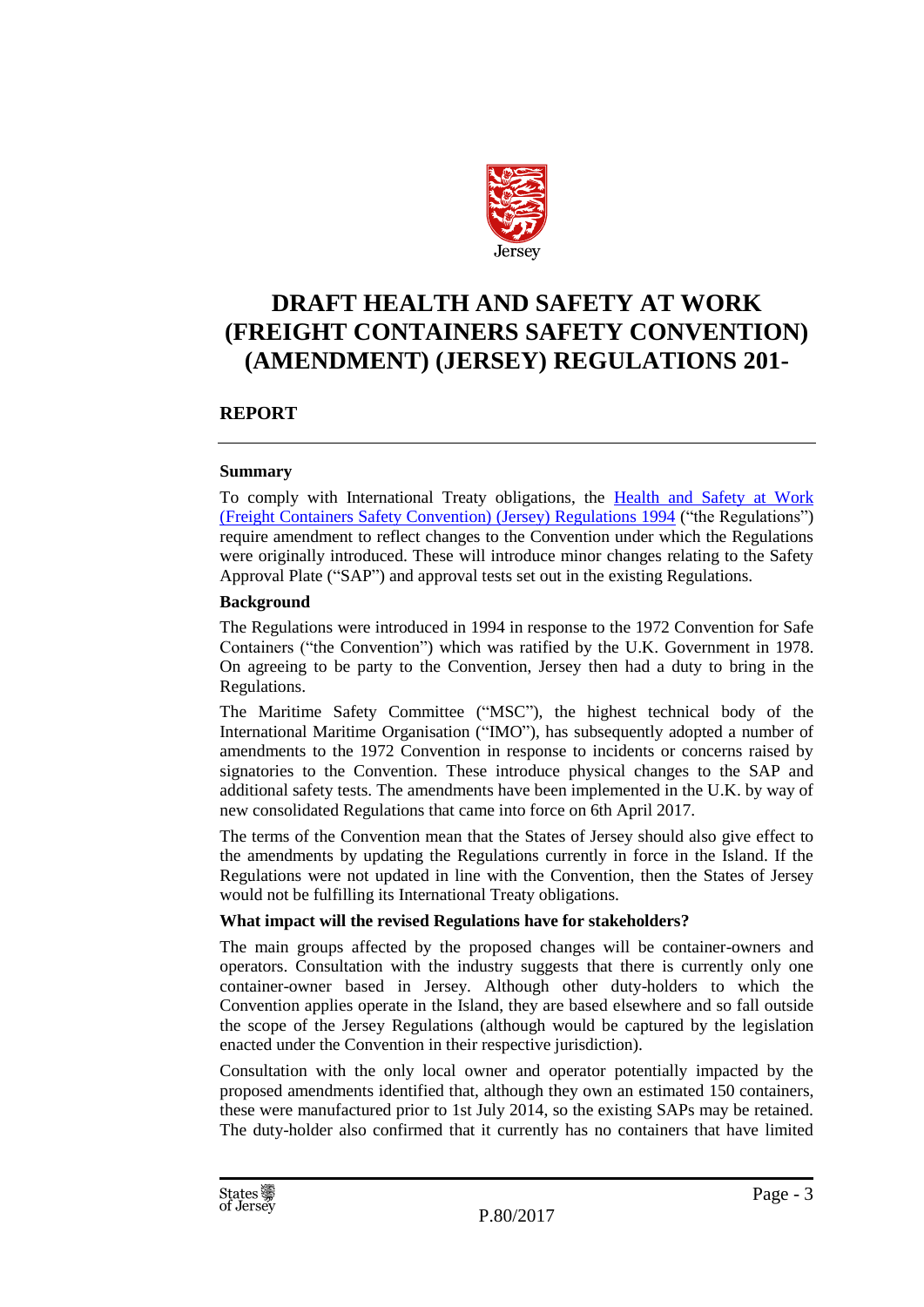stacking or racking capacity, or any containers operating with one door removed, so the changes introduced in respect of these types of container will have no impact.

Updating the Regulations will remove inconsistency with the implementation of the Convention in other countries and thereby remove a potential source of legal or business uncertainty for owners and operators.

#### **Relationship with the United Kingdom**

The proposed amendments do not differ in any significant way from the proposals in corresponding U.K. Regulations. Such differences as do occur relate only to Jersey legislation and institutions.

#### **Collective responsibility under Standing Order 21(3A)**

The Council of Ministers has a single policy position on this proposition, and as such, all Ministers, and the Assistant Ministers for Social Security, are bound by the principle of collective responsibility to support the proposition, as outlined in the Code of Conduct and Practice for Ministers and Assistant Ministers [\(R.11/2015](http://www.statesassembly.gov.je/AssemblyReports/2015/R.11-2015.pdf) refers).

#### **Financial and manpower implications**

There are no additional financial or manpower implications for the States arising from the proposed draft amending Regulations.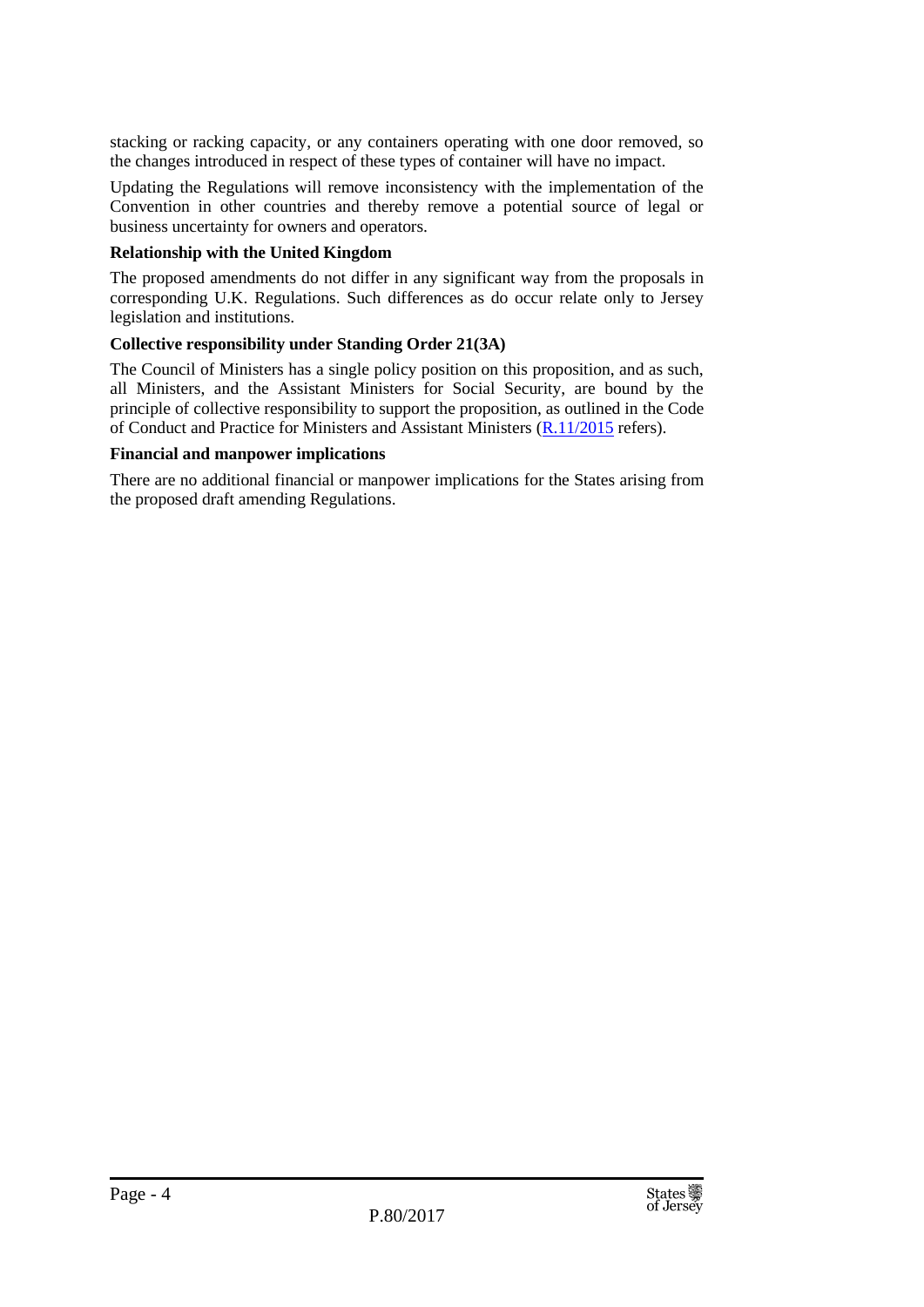#### **Explanatory Note**

These Regulations amend the Health and Safety at Work (Freight Containers Safety Convention) (Jersey) Regulations 1994 (the "principal Regulations" as defined in *Regulation 1*) to reflect changes made to the International Convention for Safe Containers 1972 ("the Convention" as defined in Regulation 1(1) of the principal Regulations) by the International Maritime Organization's Resolutions MSC 310(88) adopted on 3 December 2010 and MSC 355(92) adopted on 21 June 2013.

*Regulation 2* amends Regulation 1 of the principal Regulations to include a definition for the new term "maximum operating gross mass" (used in the amendment to Regulation 3 of the principal Regulations) which is defined to mean the maximum allowable sum of the mass of the container and its cargo.

*Regulation 3* amends Regulation 3 of the principal Regulations (relating to conditions of use) to substitute the term "maximum operating gross mass" for the term "maximum gross weight" and to add a definition for the word "owner" so that it includes an owner's representative in Jersey.

*Regulation 4* amends the Schedule to the principal Regulations to make changes to the information which the safety approval plate fixed on a container must contain. Permission is given for a container, the construction of which was completed prior to 1 July 2014 (the date of coming into force of MSC 355(92)), to retain the safety approval plate as permitted by the principal Regulations before the date of coming into force of the Health and Safety at Work (Freight Containers Safety Convention) (Amendment) (Jersey) Regulations 201- provided that no structural modifications are made to that container.

Regulation 5 sets out the title of these Regulations and provides that they shall come into force 7 days after they are made.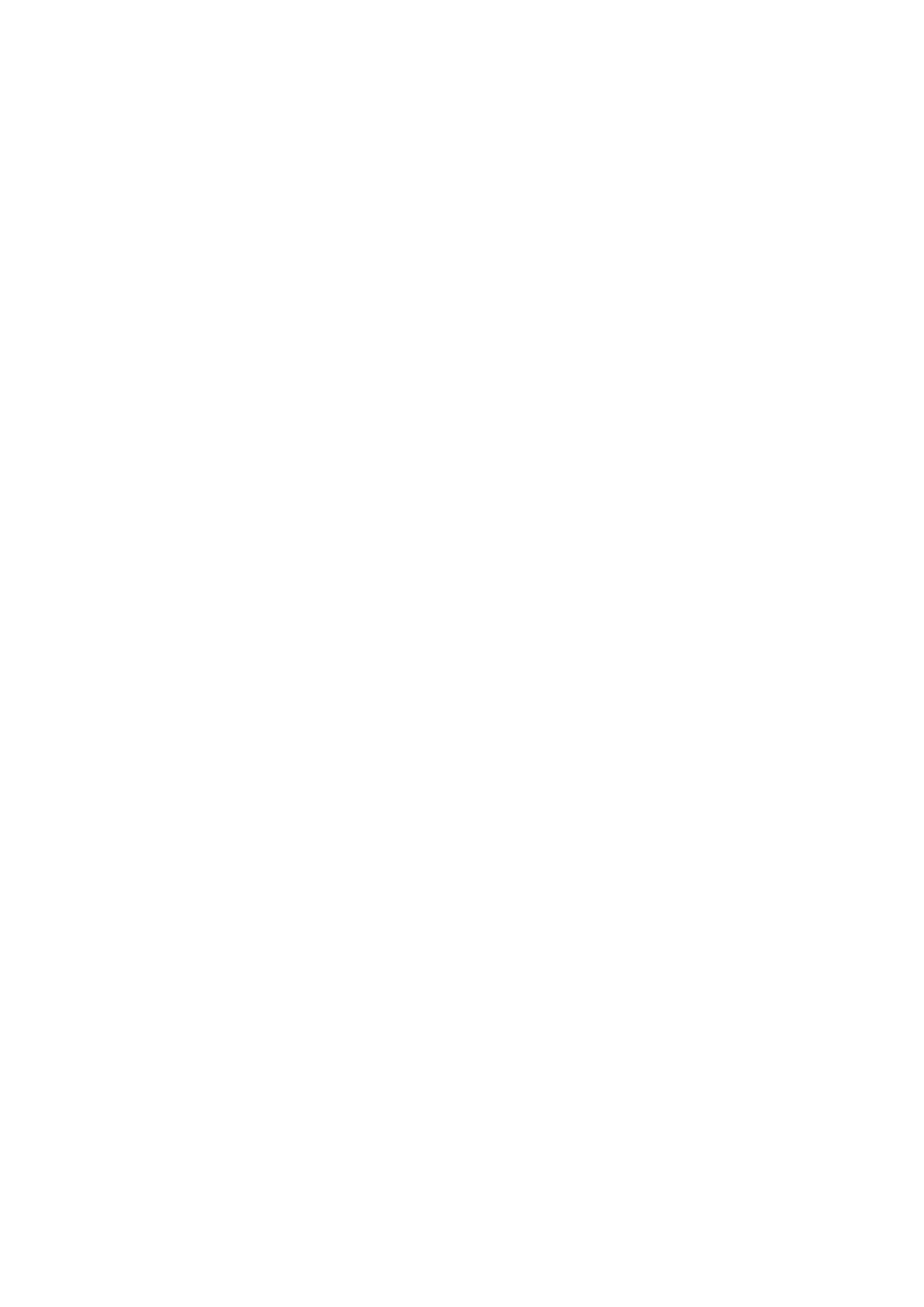

## **DRAFT HEALTH AND SAFETY AT WORK (FREIGHT CONTAINERS SAFETY CONVENTION) (AMENDMENT) (JERSEY) REGULATIONS 201-**

#### **Arrangement**

#### **Regulation**

| $\overline{2}$ |  |
|----------------|--|
| 3 <sup>1</sup> |  |
|                |  |
|                |  |
|                |  |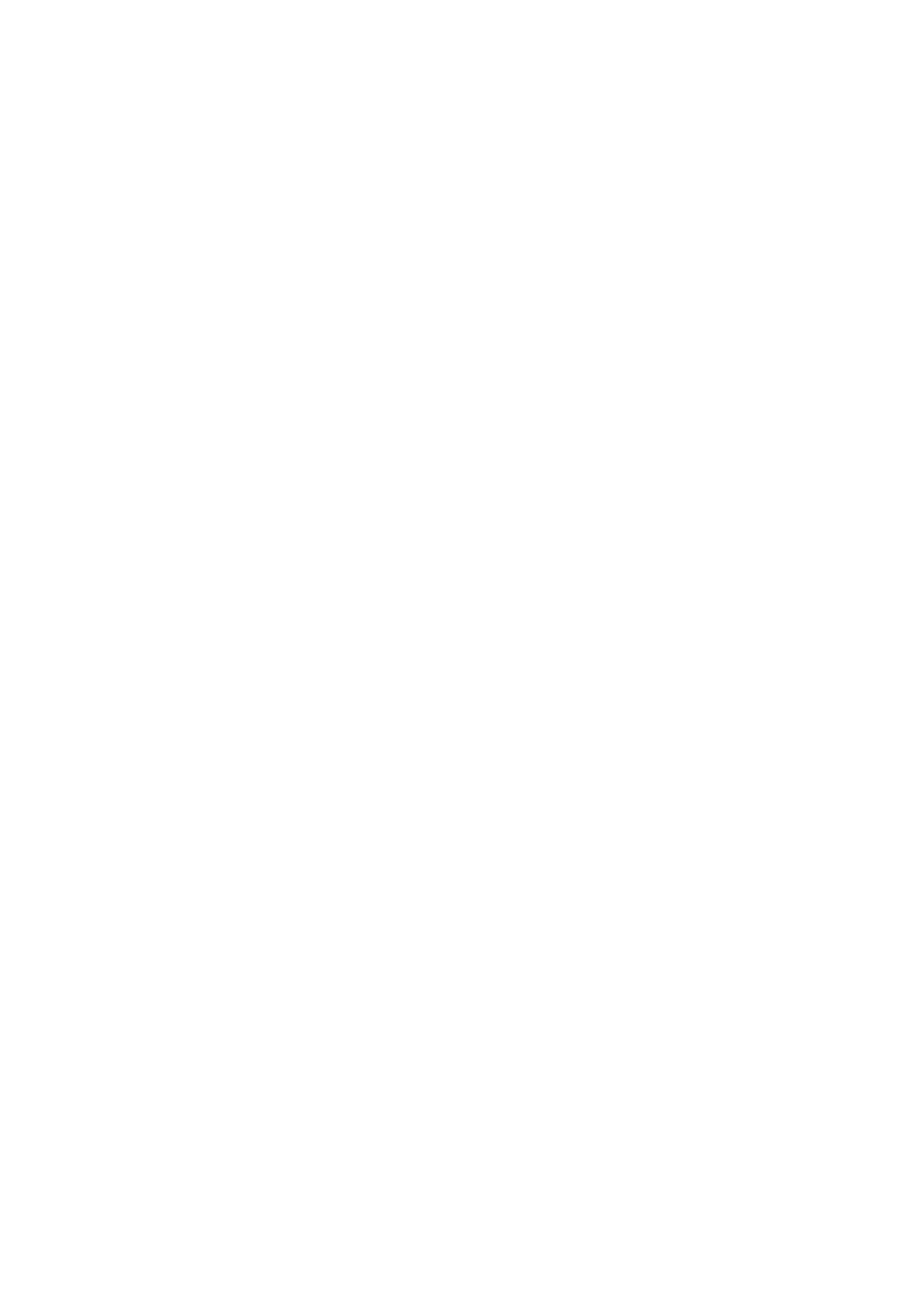

## **DRAFT HEALTH AND SAFETY AT WORK (FREIGHT CONTAINERS SAFETY CONVENTION) (AMENDMENT) (JERSEY) REGULATIONS 201-**

*Made [date to be inserted] Coming into force [date to be inserted]*

**THE STATES**, in pursuance of Article 9 of the Health and Safety at Work (Jersey) Law 1989<sup>1</sup> , have made the following Regulations –

#### <span id="page-8-0"></span>**1 Interpretation**

In these Regulations "principal Regulations" means the Health and Safety at Work (Freight Containers Safety Convention) (Jersey) Regulations 1994<sup>2</sup> .

#### <span id="page-8-1"></span>**2 Regulation 1 amended**

In Regulation 1(1) of the principal Regulations after the definition "maintained" there shall be inserted the following definition –

" 'maximum operating gross mass' means the maximum allowable sum of the mass of the container and its cargo;".

#### <span id="page-8-2"></span>**3 Regulation 3 amended**

In Regulation 3 of the principal Regulations –

- (a) in paragraphs  $(1)(e)$  and  $(2)(b)$  for the words "maximum gross weight" wherever they appear there shall be substituted the words "maximum operating gross mass";
- (b) after paragraph (5) there shall be added the following paragraph
	- "(6) In this Regulation 'owner' includes the owner's representative in Jersey.".

#### <span id="page-8-3"></span>**4 Schedule amended**

In the Schedule to the principal Regulations –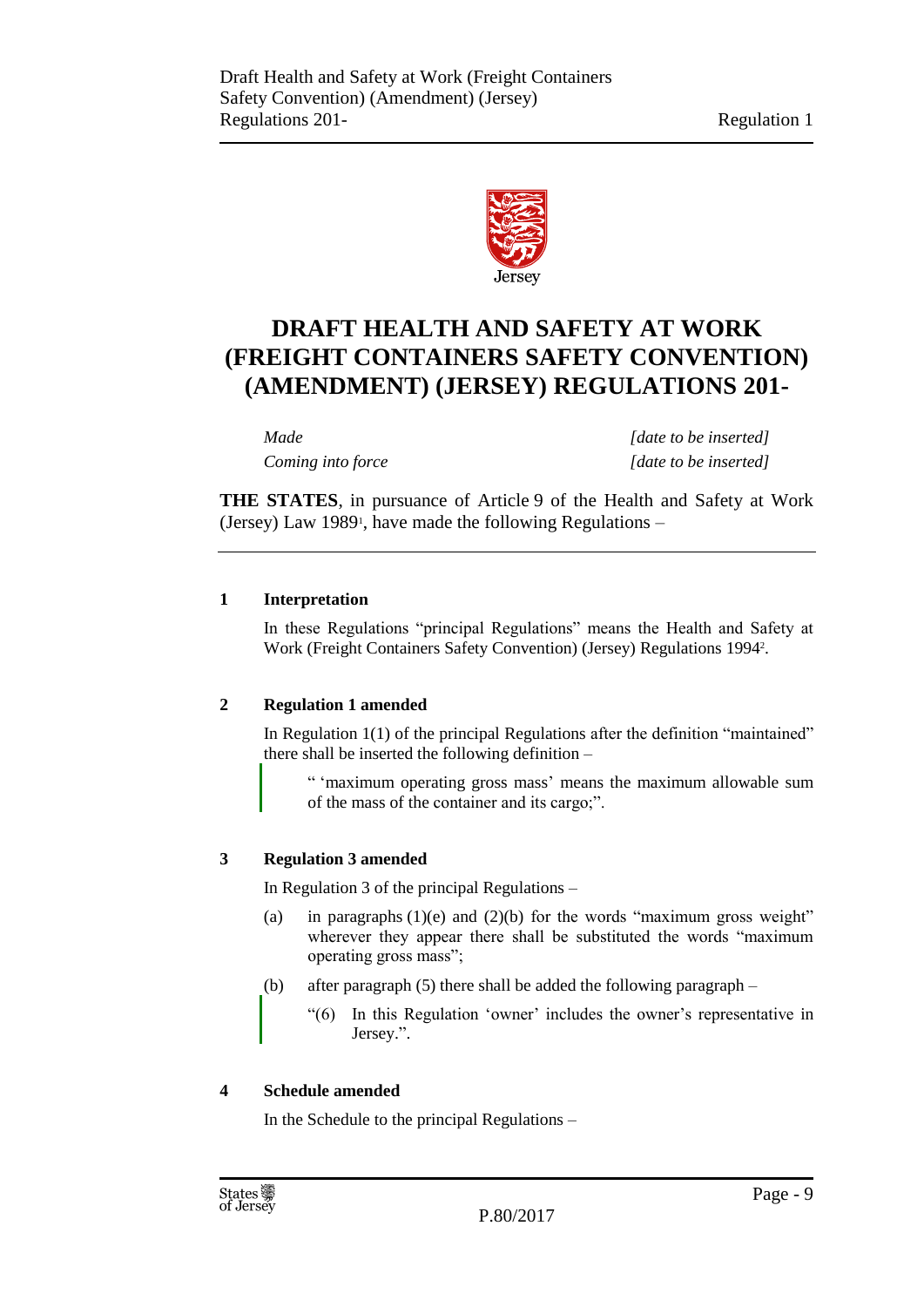| (a) | in paragraph $2(d)$ – |
|-----|-----------------------|
|-----|-----------------------|

- (i) for clauses (iv), (v), (vi), (vii) and (viii) there shall be substituted the following clauses –
	- " $(iv)$  line  $4 -$  the maximum operating gross mass in kilograms and pounds,
	- (v) line  $5 -$  the allowable stacking load for 1.8g in kilograms and pounds (that is to say, the designed maximum superimposed static stacking load),
	- (vi) line 6 the transverse racking test force in newtons,
	- (vii) line  $7 -$  if the end-walls are designed to withstand a force of less or greater than 0.4 times the gravitational force by maximum permissible payload, i.e. 0.4Pg, the end-wall strength,
	- (viii) line  $8 if$  side-walls are designed to withstand a force of less or greater than 0.6 times the gravitational force by maximum permissible payload, i.e. 0.6Pg, the sidewall strength;",
- (ii) after clause (ix) there shall be added the following clauses
	- "(x) in the case of a container approved for one door off operation, the stacking strength which must be displayed immediately near the stacking test value in line 5 and marked as follows –
		- '(aa) ALLOWABLE STACKING LOAD ONE DOOR OFF FOR 1.8g (…KG…LBS)',
	- (xi) in the case of a container approved for one door off operation, the racking strength, which must be displayed immediately near the racking test value in line 6 and marked as follows –
		- '(aa) TRANSVERSE RACKING TEST FORCE ONE DOOR OFF (…newtons)'.'';
- (b) after paragraph 2 and before Figure 1 there shall be added the following paragraphs –
	- "3. A container, the construction of which was completed prior to 1 July 2014, may retain the safety approval plate as permitted by these Regulations before the date of coming into force of the Health and Safety at Work (Freight Containers Safety Convention) (Amendment) (Jersey) Regulations 201- <sup>3</sup> provided that no structural modifications are made to that container.
	- 4. Where the stacking or racking values are less than 192,000kg or 150kN, respectively, the container must be considered as having limited stacking or racking capacity and must be conspicuously marked as required under British Standard Freight Containers – Coding, identification and marking at or before their next scheduled examination under Regulation 6.
	- 5. In this Schedule –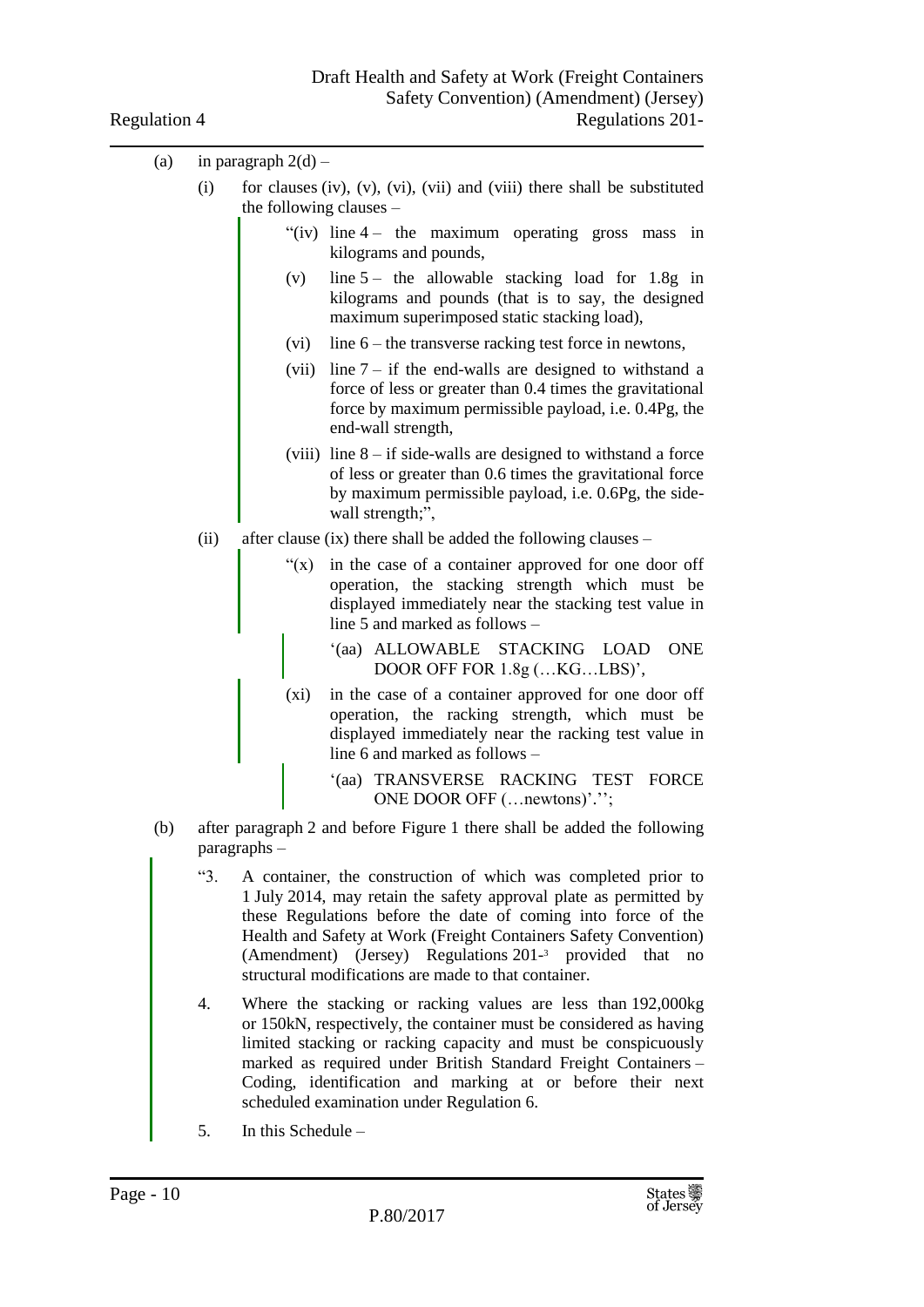|     | 'British Standard Freight Containers – Coding, identification and<br>marking' means BS EN ISO 6346:1995+A3:2012 Freight<br>containers. Coding, identification and marking which is published<br>by BSI Standards Limited 2013 under the authority of the<br>Standards Board and came into effect on 15th April 1996; |  |
|-----|----------------------------------------------------------------------------------------------------------------------------------------------------------------------------------------------------------------------------------------------------------------------------------------------------------------------|--|
|     | 'g' means the standard acceleration of gravity and equals<br>9.81 m/s <sup>2</sup> ;                                                                                                                                                                                                                                 |  |
|     | 'load' when used to describe a physical quantity to which units<br>may be ascribed, signifies 'mass';                                                                                                                                                                                                                |  |
|     | 'maximum permissible payload' means the difference between<br>maximum operating gross mass or Rating and the mass of the<br>empty container including permanently affixed ancillary<br>equipment;                                                                                                                    |  |
|     | 'P' means maximum permissible payload; and                                                                                                                                                                                                                                                                           |  |
|     | 'Rating' has the same meaning as maximum operating gross<br>mass.";                                                                                                                                                                                                                                                  |  |
| (c) | for Figure 1 there shall be substituted the following Figure $-$                                                                                                                                                                                                                                                     |  |

| "Figure 1"                 |                                              |  |  |  |
|----------------------------|----------------------------------------------|--|--|--|
| <b>CSC SAFETY APPROVAL</b> |                                              |  |  |  |
|                            |                                              |  |  |  |
|                            |                                              |  |  |  |
|                            |                                              |  |  |  |
|                            | <b>MAXIMUM OPERATING GROSS MASS</b><br>kg lb |  |  |  |
|                            | ALLOWABLE STACKING LOAD FOR 1.8g<br>kg lb    |  |  |  |
|                            |                                              |  |  |  |
|                            |                                              |  |  |  |
|                            |                                              |  |  |  |
|                            |                                              |  |  |  |

#### <span id="page-10-0"></span>**5 Citation and commencement**

These Regulations may be cited as the Health and Safety at Work (Freight Containers Safety Convention) (Amendment) (Jersey) Regulations 201- and shall come into force 7 days after they are made.